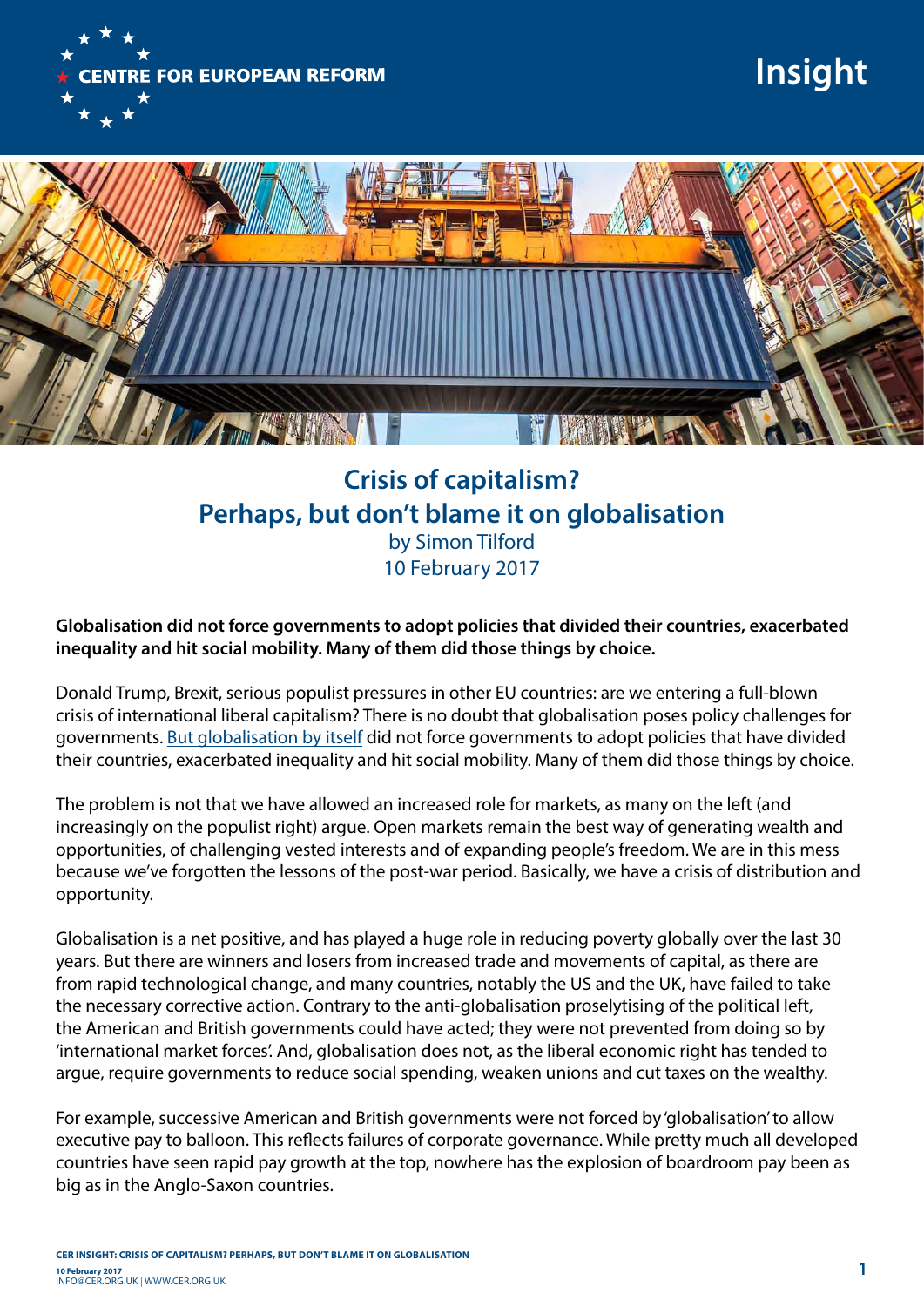

Similarly, the US choice to cut taxes for the wealthy over the last 35 years was a domestic one, aimed allegedly at releasing animal spirits and driving entrepreneurship. US governments were not compelled to do so in order to bolster the country's attractiveness to international investors. After all, not all developed countries have followed this route and they have not suffered for it. On the contrary, many of the countries that have flourished from globalisation – the Nordics, for example – are those that levy high income taxes on the wealthy and relatively high taxes on wealth.

Similarly, high levels of wealth inequality in Germany reflect the refusal of successive German governments to tax property and inheritance more highly. Low taxes on wealth reflect a desire to keep businesses in family ownership and thus protect the country's Mittelstand. And they are partly designed to encourage higher home ownership. A high concentration of wealth hits social mobility. But the German government is not constrained by the pressures of globalisation to keep taxes on wealth and property low.

The allegedly negative impact of immigration on the wages of low paid workers has become a contentious political issue, not least in the UK. There is [scant, if any, evidence](http://www.bankofengland.co.uk/research/Pages/workingpapers/2015/swp574.aspx) of this happening. Indeed, welfare cuts have had an incomparably bigger impact on the disposable incomes of the poor than has competition from increased levels of immigration.

Globalisation did not force Western governments to engage in damaging austerity. There was little evidence that developed countries were constrained by the need to 'compete' for capital in in a world of global capital markets. Some eurozone governments were limited in their freedom to boost public spending in an effort to counter the economic downturn, but this was because of the governance of the eurozone, not the forces of globalisation.

People want the benefits of free trade: the cheaper, higher quality products and choice that competition brings. But they want to be protected from the impact of competition when it comes to their own line of work. Of course, some people – typically the better-educated – enjoy the fruits of free trade without experiencing any of the down-sides. For others, the costs and benefits may be more evenly balanced.

Governments need to do much more to ease the burden of adjustment in areas negatively affected by increased trade, much as they need to do more to support areas whose established industries have been wiped out by technological change. Some countries have been successful at doing this, investing in active training policies, and infrastructure in affected areas. Others, notably the US and [the UK, have been](http://www.cer.org.uk/publications/archive/policy-brief/2016/brexit-britain-poor-man-western-europe) [less effective](http://www.cer.org.uk/publications/archive/policy-brief/2016/brexit-britain-poor-man-western-europe) in doing so.

However, some things do require greater international governance. First, there is some evidence that globalisation does make it harder to raise the tax needed to address inequality and combat declining social mobility. Multinationals can pay tax where tax rates are low rather than where they generate their revenue, and some have chosen this route. As a result, many governments have competed to lower taxes on business, which has meant having to raise taxes elsewhere, usually on low to average earners, and on consumption. Globalisation has made it easier for high earners to avoid tax, because it is now more straightforward to hold wealth offshore and the wealthy derive much of their income from wealth.

Multinationals should be taxed where they generate their cash flow or add value, not where tax rates are lowest. The OECD has done a lot of work on how co-ordination between member-states'